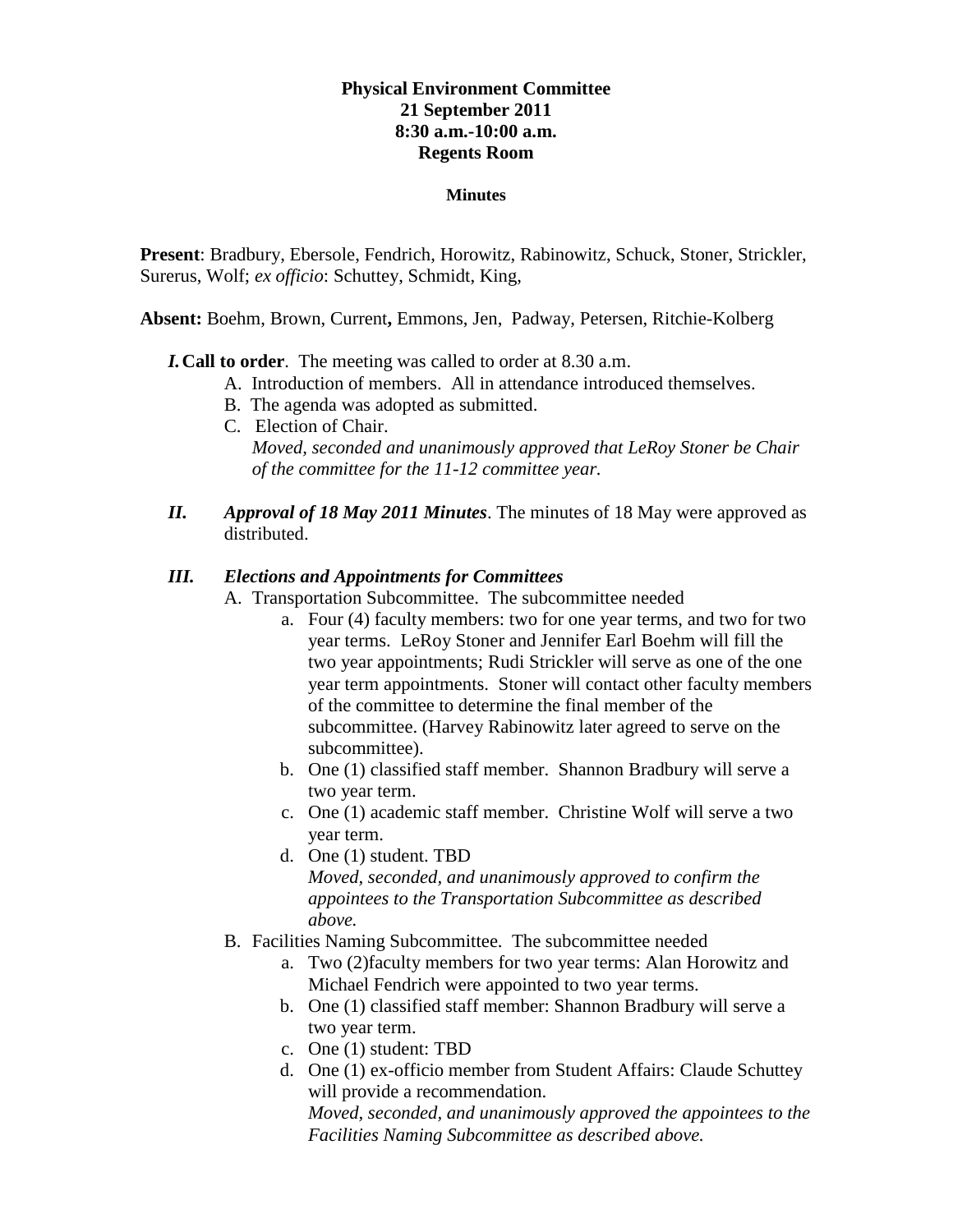- C. Replacement PEC representative on the KIRC Building Committee (replacement for Paul Lyman)
	- a. Kristene Surerus will replace Lyman on the KIRC Building Committee as representative of the PEC
	- b. Peter Geissinger will take Surerus's role as Chemistry department representative on the KIRC Building Committee. *Moved, seconded, and unanimously approved to confirm the appointees to the KIRC Building Committee as described above*.

# *IV. Old Business*

- A. Update on the \$240m initiative. Claude Schuttey reported:
	- a. School of Public Health. The SPH building is well underway and the addition is under construction; there is a live camera that allows viewers to watch construction as it progresses at [www.cp.uwm.edu/projects.](http://www.cp.uwm.edu/projects) UWM will take ownership of the building on 1 July 12.
	- b. School of Freshwater Sciences is moving forward and being taken to the State Building Commission and to the Board of Regents inr October; it is at 35% of design. The next steps are to develop working drawings, bid, and construct the project. Construction is scheduled to begin in Spring 12; occupancy is expected December of 2013.
	- c. KIRC Phase I. The project was originally funded for \$75m and is currently at 10% of design. The Greenhouse will be housed at the roof of NWQ building not at the KIRC. This accommodates the need to have a working greenhouse which would not be possible if it remained at the KIRC (construction at SFS and KIRC would mean no greenhouse would be available. Cost related to relocation of the greenhouse to the NWQ building will be shared with 1/3 of the funds allocated for the KIRC greenhouse and 2/3 from 150 funds. Occupancy of KIRC is planned for late 2014.
	- d. The NWQ Parking structure management has successfully used social media (Twitter and Facebook) to manage the flow of traffic into the structure. The structure is also moving forward with other projects such as the children's center; the Honors College which is in the space now; restaurant operations; a Student Health Center; and SOE, SOIS, and teaching and learning space.
- B. Heating Plant Cistern Project. Wasley presented information on the development and construction of the cistern project.
- C. Report from the Naming Committee on the NWQ. No report from the committee, however. Schuttey reminded the committee that the PEC at its November 10 meeting had a deadline of one year for the use of NWQ as a name for the former CSM building. Stoner indicated that the Naming subcommittee would work on the naming of the Northwest Quadrant at its first meeting in October.
- D. 2013-15 Capital Budget Update Timeline. Schuttey discussed the projects undergoing pre-design and planning; reminded the committee that we are working simultaneously on two biennial budgets; and referred to the "issue list" presented to the PEC in May and sent to System in June that described the needs of the campus (please see Handout #1). Kurt Binter presented information on the status of projects both in progress and those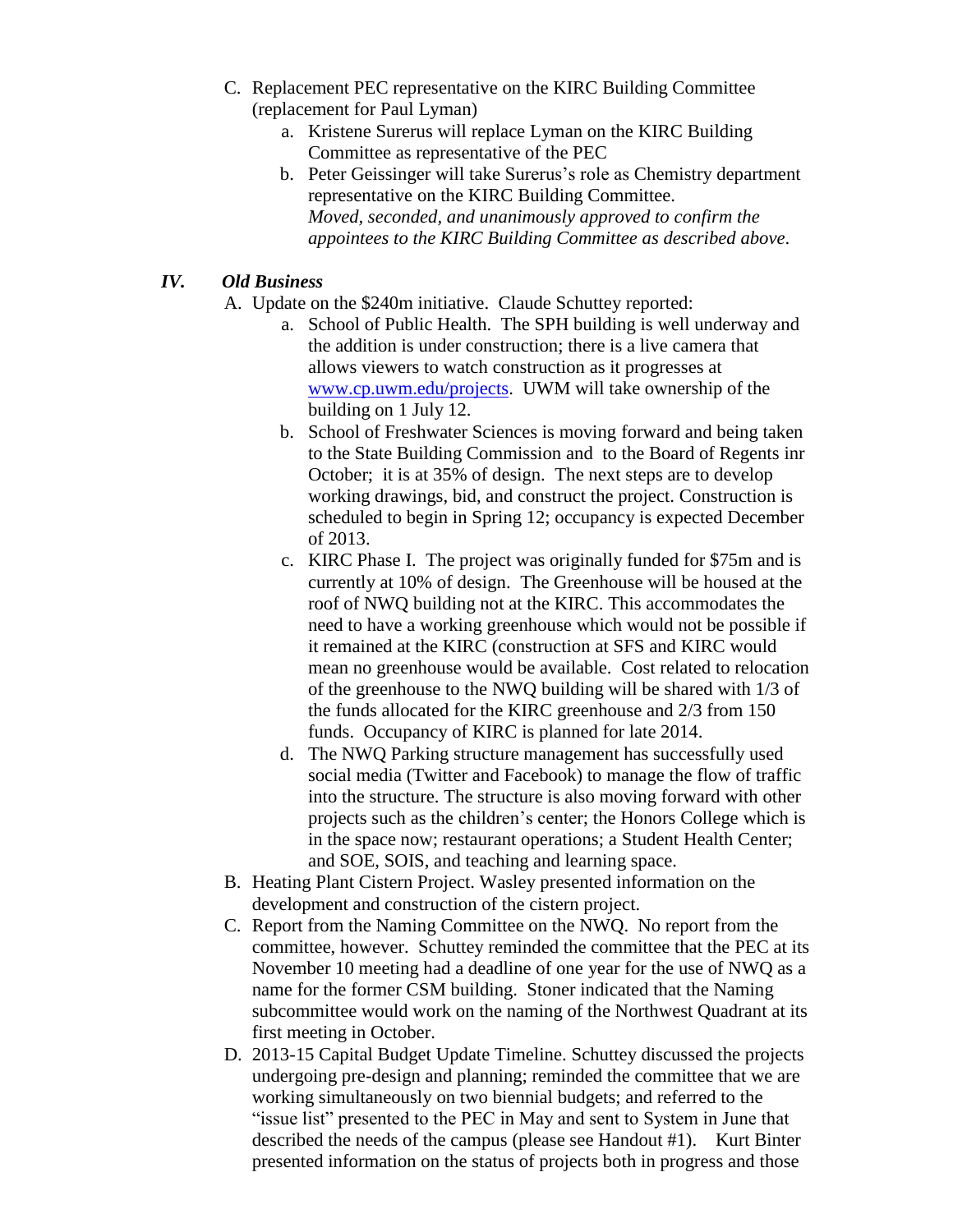projected (please see Progress Document Handout #2). Of special note is the Student Union because segregated fees must be authorized by students to pay for some of the construction updates; changes to the union are in the pre-pre-design phase. Schuttey also pointed out that the campus development office has hired a consultant to determine if non-state funding interest exists to support some of the future projects shown on Handout #2. It was suggested that Dave Gilbert be brought to the committee to answer questions on the Real Estate Foundation and its role in these projects.

## *V. New Updates*

A. Update on Campus Space Committee. Chaired by Phyllis King, the committee was formed by Provost and VC for FAA to address space needs on and off campus. This central committee would be the resource for all requests for additional space if the needs cannot be addressed within the school/college/division. A form and additional information on the committee can be found at: [http://www4.uwm.edu/acad\\_aff/planningbudget/space/spc/space-planning-protocol.cfm](http://www4.uwm.edu/acad_aff/planningbudget/space/spc/space-planning-protocol.cfm)

The committee roster can be found at [http://www4.uwm.edu/acad\\_aff/planningbudget/space/spc/roster.pdf](http://www4.uwm.edu/acad_aff/planningbudget/space/spc/roster.pdf)

Stoner pointed out that this space committee has grown out of the NWQ planning committee although its concerns go beyond the needs and use of the NWQ building.

- B. UWS Policy regarding "Concealed/Carry" legislation. Chief Marzion provided examples of signs that were being prepared for the implementation of Wisconsin's Concealed/carry law. He and Robin Van Harpen answered questions regarding the law and the campus's and individuals rights and restrictions. Van Harpen stated that the campus has the authority to ban weapons in buildings; that signs will be posted at all entrances to all buildings indicating that they are weapons may not be brought into the buildings; and signs will also be placed on the ground indicating the gun free school zone. The complexity of this law continues to be discussed at UW System and additional information will be disseminated as it becomes available including an FAQ. A new Selected Academic and Administrative Policy regarding weapons on campus has been developed; approval by the administration is expected.
- C. Leasing Space Updates
	- a. Pittsburgh Building 233 W. Pittsburgh Ave. Potential leasing space is available in the Pittsburgh Building (located across from the Reed Street property). This six story building would allow UWM to lease the top floors, along with other entities affiliated with the Milwaukee Water Council, and conduct research and engage in joint ventures.

*Moved, seconded, and unanimously approved to extend the meeting for ten (10) minutes.*

b. Cozzens – Cudahy Research Centers, 8808 W. Fairy Chasm Rd. Space has been leased by UWM for the past 12 years. Cudahy is donating the building to the UWM Foundation; if we choose to use this space, we must lease from the UWMF at the rate of \$1for the space and a \$9K annual management fee.